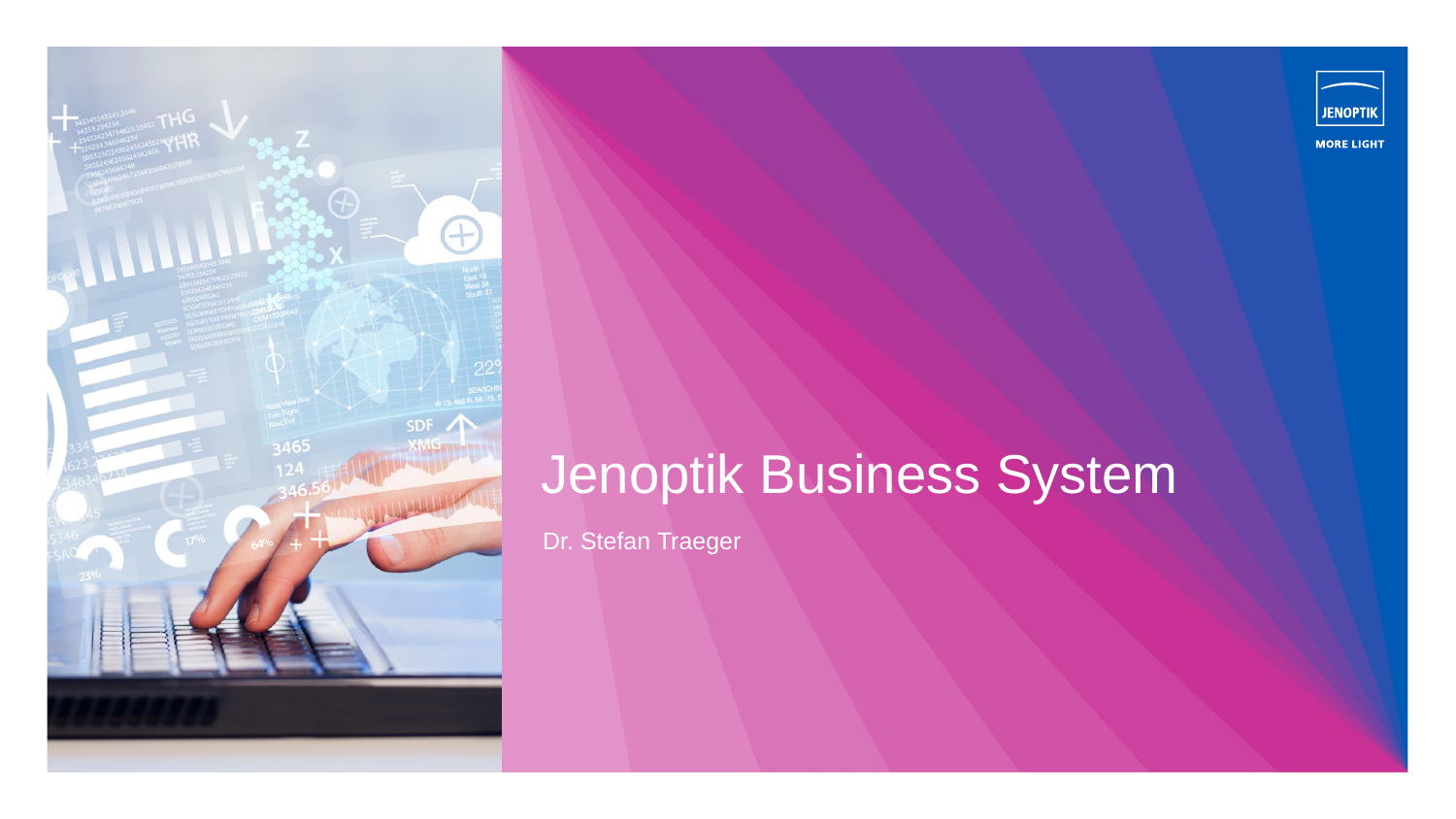

A Business System helps solving Challenges in Management and drives the right Way towards future Success.

At Jenoptik, we are implementing our Business System thoughtfully over the course of the next years.

We emphasize on training, coaching and learning.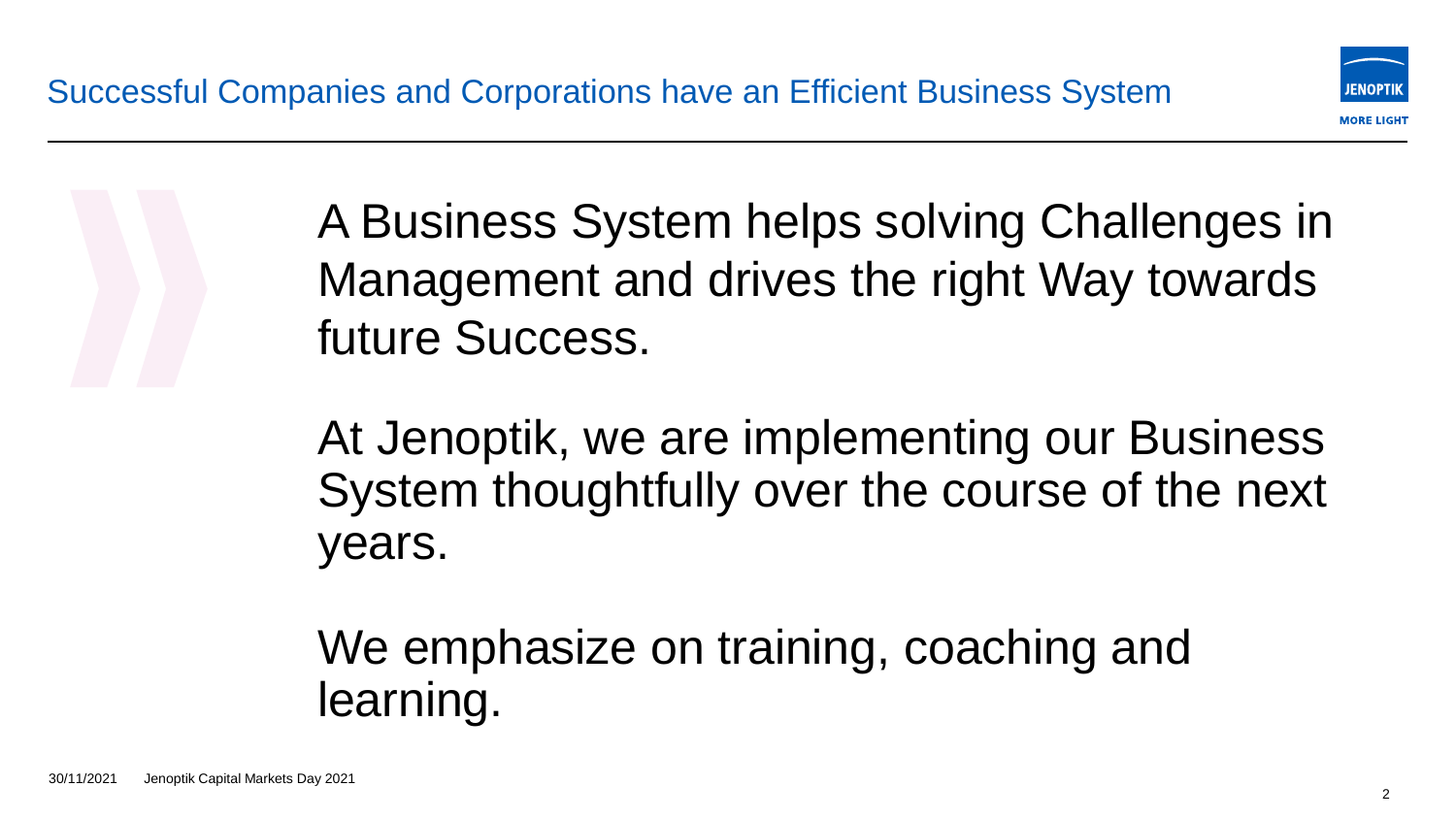## Components of our Roll-out

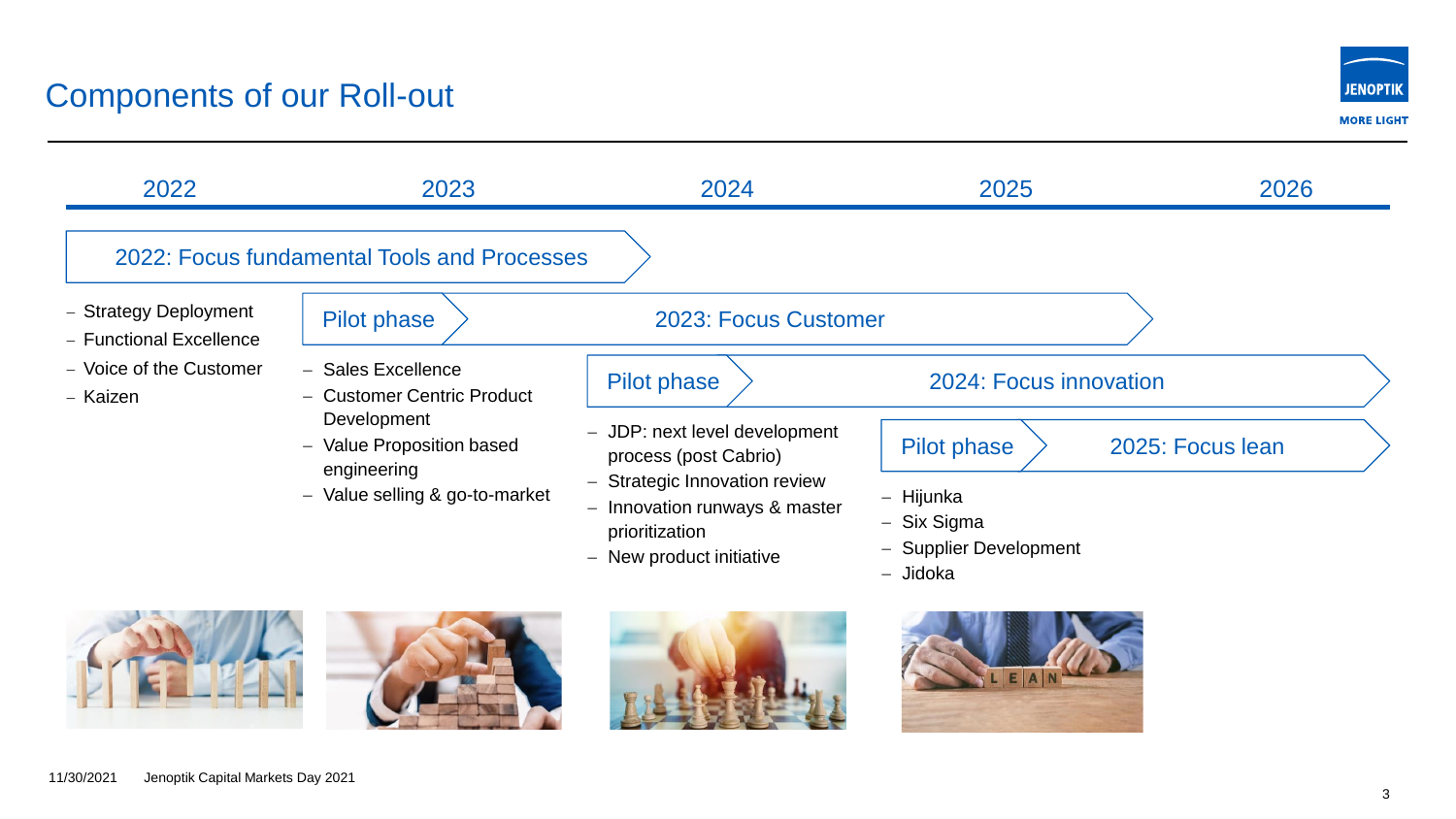## How do we control and monitor Execution of the Strategy?